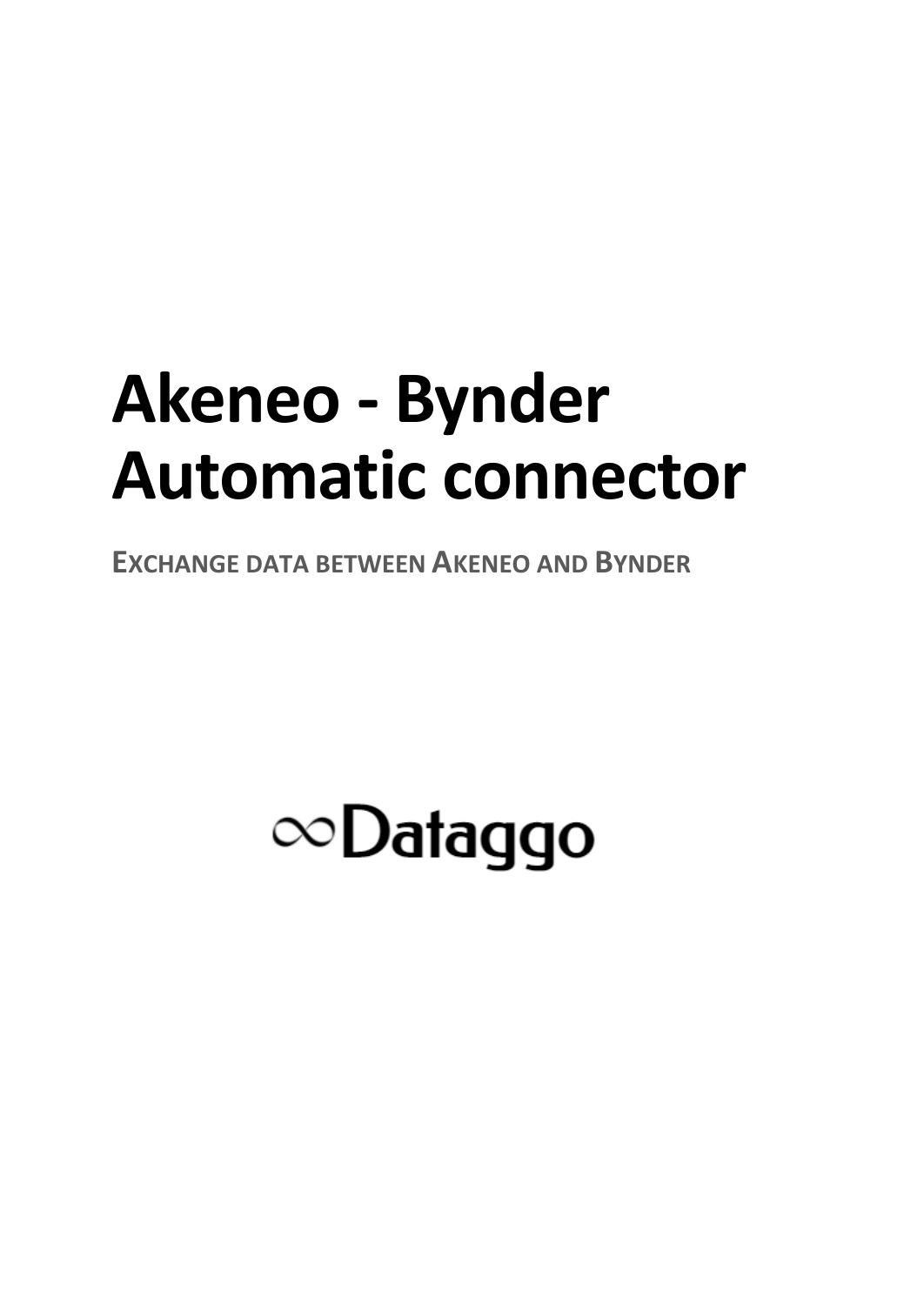### **Table of Contents**

| Version | <b>Date</b> | Auteur                 | Commentaire                       |
|---------|-------------|------------------------|-----------------------------------|
| 1.0     | 13.03.2022  | <b>Charles Derache</b> | Initialisation des spécifications |
|         |             |                        |                                   |
|         |             |                        |                                   |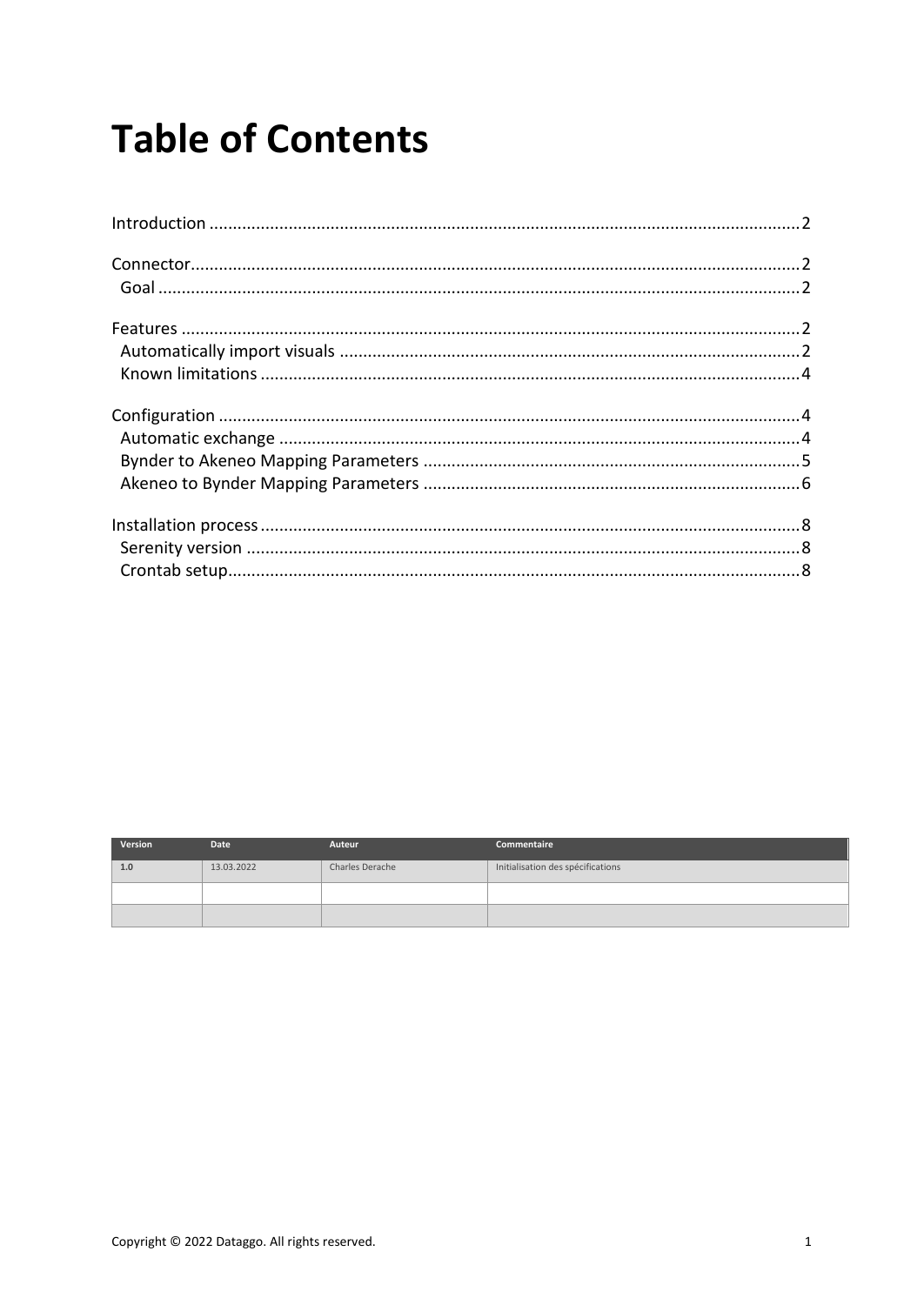## <span id="page-2-0"></span>**Introduction**

This document is used to help you to configure the connector.

### <span id="page-2-1"></span>**Connector**

#### <span id="page-2-2"></span>**Goal**

This connector is used to transfer:

- assets from a Bynder environment to an Akeneo PIM
- data from Akeneo to Bynder.

The data exchanges use the API of both applications.

To create assets in the right Akeneo asset family, the configuration will be used and send each asset in the corresponding asset family.

The link between the asset and the product will be created thanks to the Akeneo native "Product link rule" feature.

This version of the connector will automatically retrieve information from the DAM and send it to the PIM. It can also be used to get information from Akeneo and send it to Bynder.

### <span id="page-2-3"></span>**Features**

#### <span id="page-2-4"></span>**Automatically import visuals**

The assets in the PIM will be only with URLs and the binary will be left on Bynder side.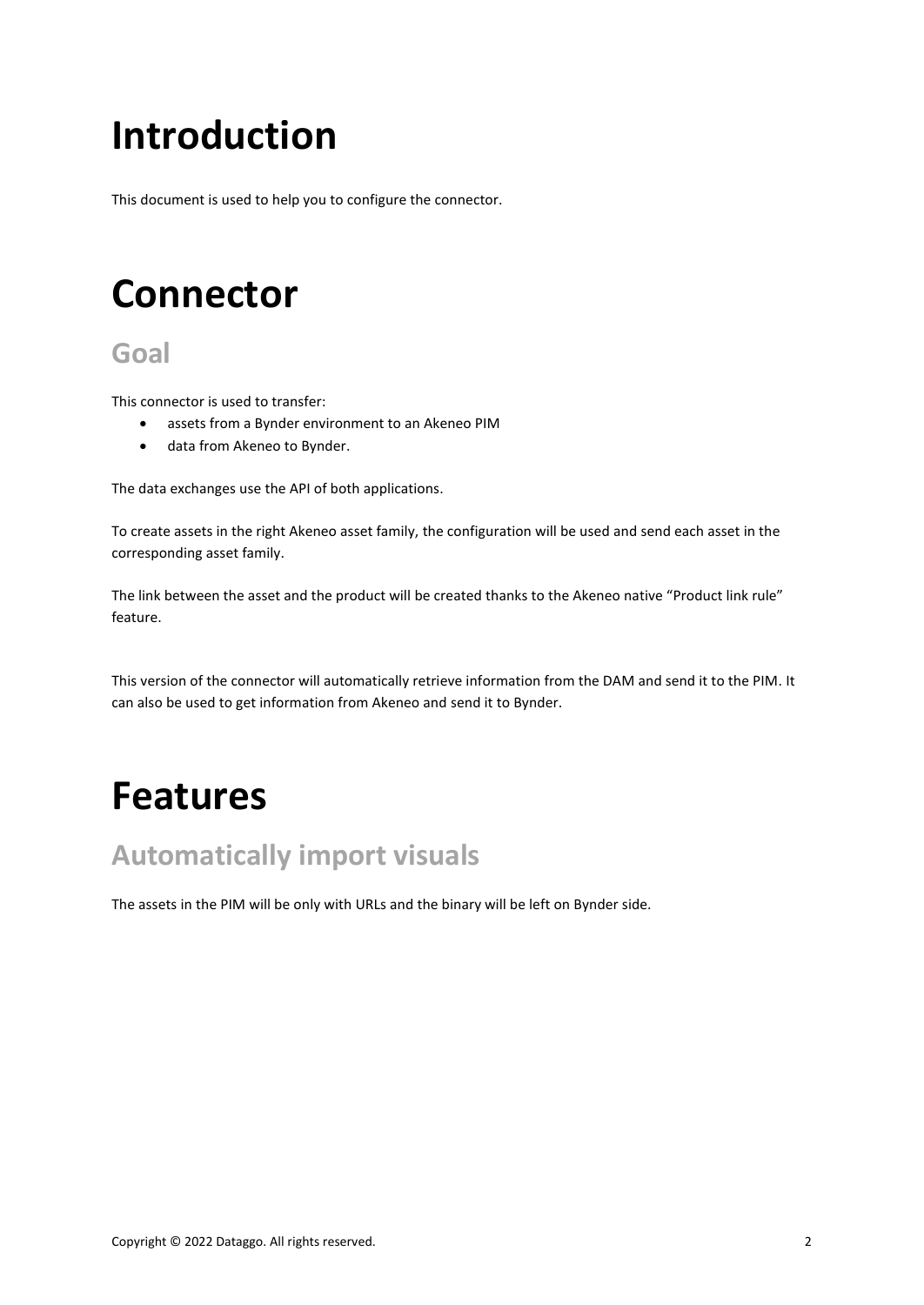| ASSET FAMILIES / ASSETS_MEDIA / ASSETVIDE<br><b>Asset with URL</b>                                                      |                                   |                        |           | <b>SAVE</b><br>$0$ 0 0             |
|-------------------------------------------------------------------------------------------------------------------------|-----------------------------------|------------------------|-----------|------------------------------------|
| Channel: Ecommerce $\vee$ Locale: II French $\vee$<br>bynder<br>Created: 02/02/2021, 14:44   Updated: 18/02/2021, 10:20 |                                   |                        |           |                                    |
| <b>EDIT ASSET</b>                                                                                                       |                                   | MAIN MEDIA PREVIEW     |           | 통결<br>$\circlearrowright$          |
| [label]                                                                                                                 | $\blacksquare$ fr                 |                        |           |                                    |
| Asset with URL<br>[media]<br>Drag and drop to upload or click here                                                      |                                   |                        |           |                                    |
| url                                                                                                                     |                                   |                        | bynder    |                                    |
| :demo.getbynder.com/m/36779f73 $\circledcirc$ and $\perp$<br>bynder                                                     | $\frac{\pi}{\pi}$ $\frac{\pi}{2}$ | <b>LINKED PRODUCTS</b> | No result | Product attribute: [assets] $\vee$ |

#### Thanks to this:

• We will display the product images in the PIM product list and product page.

| $ID -$  | Image Label |                                                        |        |               |      |            |            | Family $\star$ Status $\star$ Complete $\star$ Created at $\star$ Updated at $\star$ Variant products Quality score $\star$ |              |
|---------|-------------|--------------------------------------------------------|--------|---------------|------|------------|------------|-----------------------------------------------------------------------------------------------------------------------------|--------------|
|         |             | Product<br>With Asset <b>bynder</b> Product With Asset | Retail | ENABLED   50% |      | 15/02/2021 | 18/02/2021 | N/A                                                                                                                         | $\mathbf{D}$ |
| 2179469 |             | Pneu MICHELIN PRIMACY 4 185/65 R1 Pneu                 |        | ENABLED       | 100% | 20/01/2021 | 05/02/2021 | N/A                                                                                                                         | B            |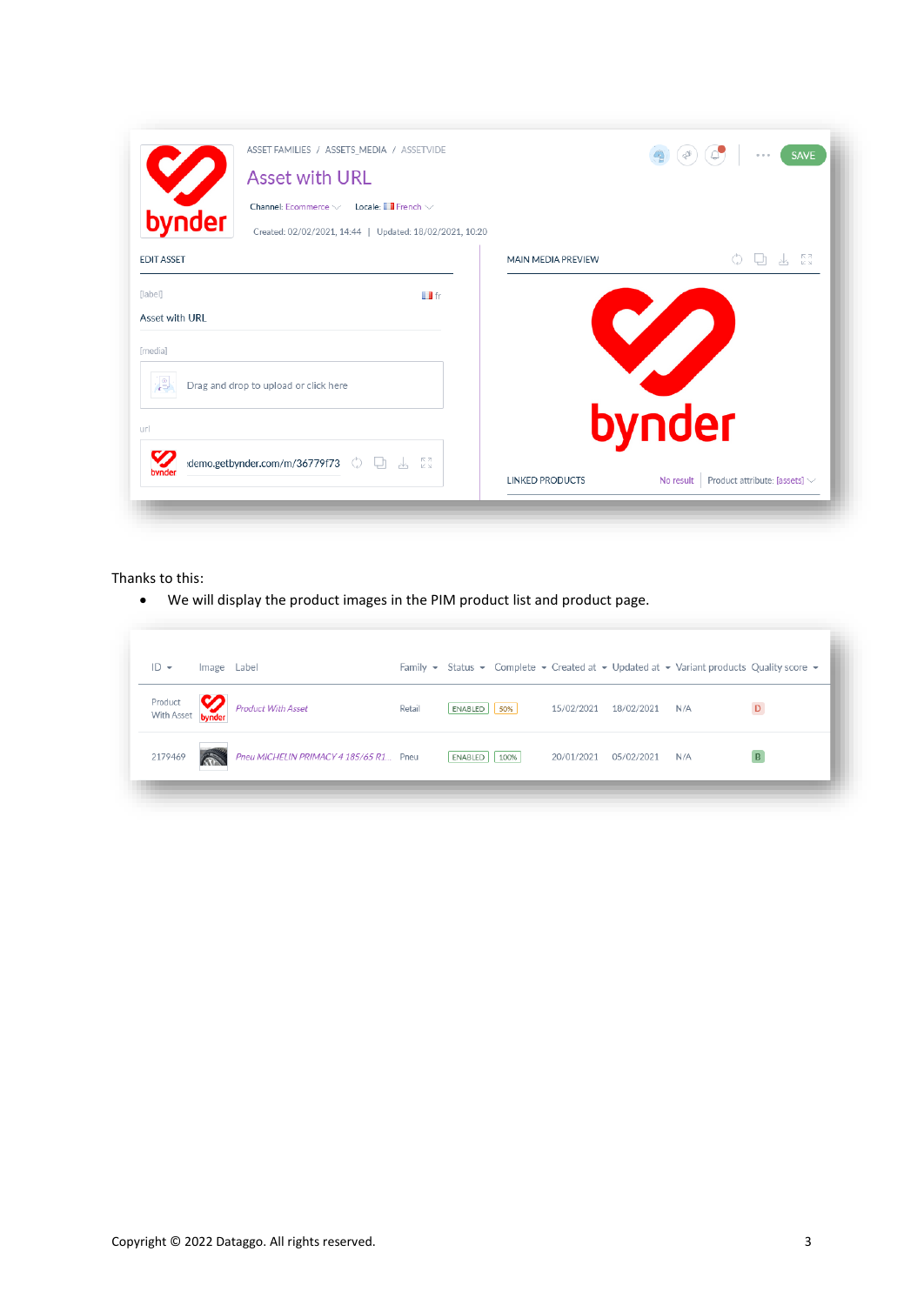• We will send to the channels the information and the binaries will be still on Bynder CDN.



#### <span id="page-4-0"></span>**Known limitations**

Due to the Akeneo's cache system, if a new version of an asset if updated in Bynder, in Akeneo, the thumbnail will not be updated.

Due to the Akeneo's "Product Link Rules" system, it's not possible yet to automatically link an asset to many products. We are working on a new rule system to allow the multiple products for an asset.

## <span id="page-4-1"></span>**Configuration**

### <span id="page-4-2"></span>**Automatic exchange**

The connector needs to access to the applications with the API. You will have to give these accesses in Bynder and in Akeneo.

In Bynder we use a Permanent Token. This token must have at least read and write rights on the **assets AND metadata** otherwise the connector will not be able to perform the desired updates.

You will need to also configure:

- The URL of the PIM
- The settings of the connection to be used (soon, the configuration will be made with the Akeneo Apps)

This connection must have read and write rights on products and assets. Without this, the connector will not work properly.

These parameters must be configured in the web interface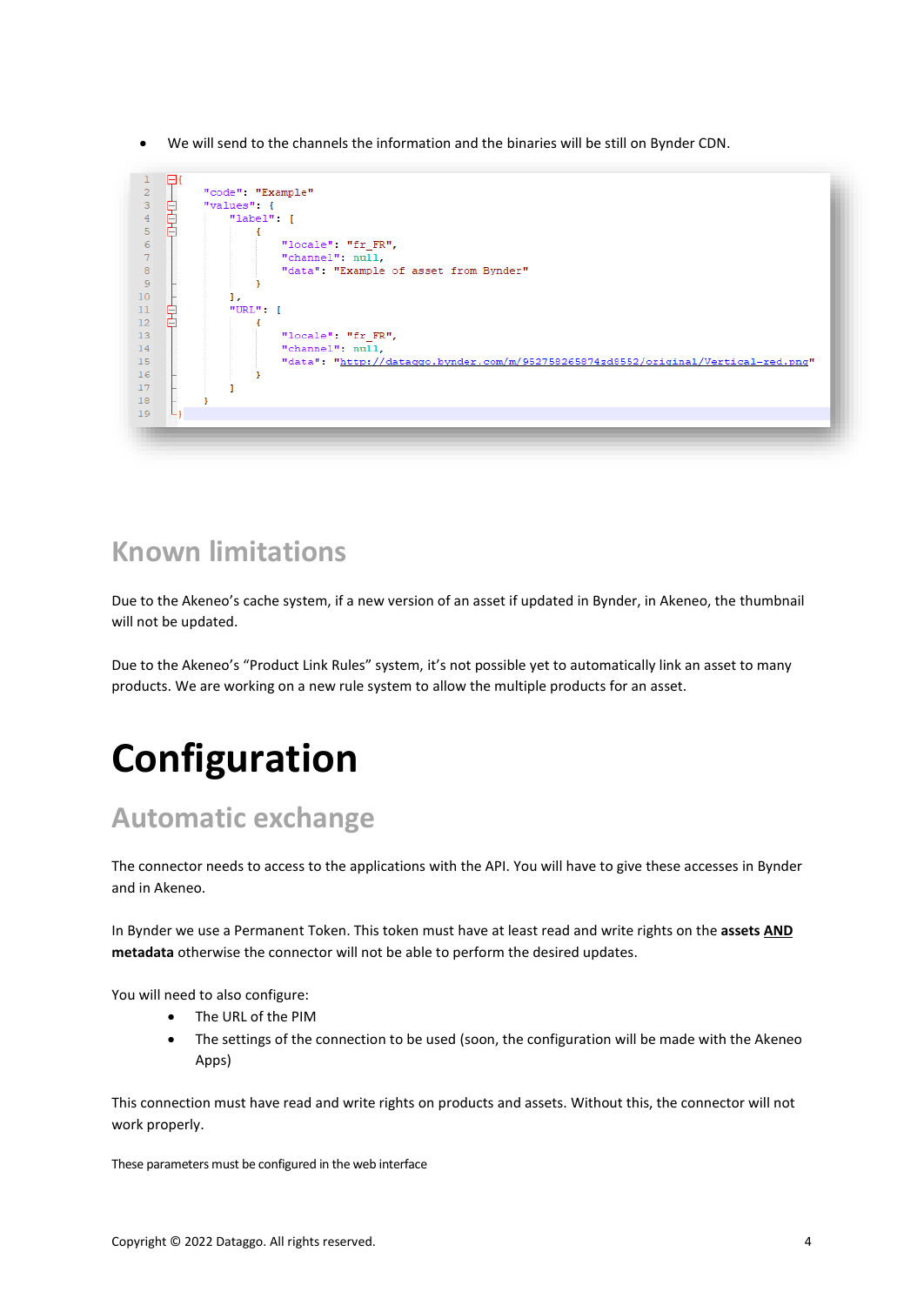```
 "akeneo_connection": {
   "url": "YOUR AKENEO URL",
   "clientId": "%AKENEO_CLIENT_ID%",
   "secret": "%AKENEO_SECRET%",
   "username": "%AKENEO_USER%",
   "password": "%AKENEO_PWD%"
 },
 "bynder_connection": {
   "domain": "YOUR BYNDER URL",
   "token": "%BYNDER_TOKEN%"
 },
```
To prevent any security breach, the sensible data are stored in an encrypted variable

Secured variables

| Code                | <b>Value</b> |                   |
|---------------------|--------------|-------------------|
| AKENEO_CLIENT_ID    | ********     | 画<br>$\checkmark$ |
| AKENEO_SECRET       | ********     | 盲<br>$\checkmark$ |
| AKENEO_PWD          | ********     | 画<br>$\checkmark$ |
| <b>BYNDER_TOKEN</b> | ********     | 面<br>$\checkmark$ |
|                     |              | Add variable      |

You can modify a parameter to improve performance:

"delta": true,

### <span id="page-5-0"></span>**Bynder to Akeneo Mapping Parameters**

For the Serenity version, the configuration is made using our web interface.

| The parameters are:                                                       |
|---------------------------------------------------------------------------|
| $"$ mapping": $[$                                                         |
|                                                                           |
| "akeneo asset family": "YOUR AKENEO ASSET FAMILY",                        |
| "conditions": [                                                           |
|                                                                           |
| YOUR CONDITIONS: to be transferred, an asset must meet all the conditions |
|                                                                           |
|                                                                           |
| "media urls": $\{$                                                        |
| "BYNDER URL attribute": "Akeneo asset attribute",                         |
| MANY URLS can be configures                                               |
|                                                                           |
| "metadata": {                                                             |
| "id": "THE METADATA YOU WANT TO USE AS ID",                               |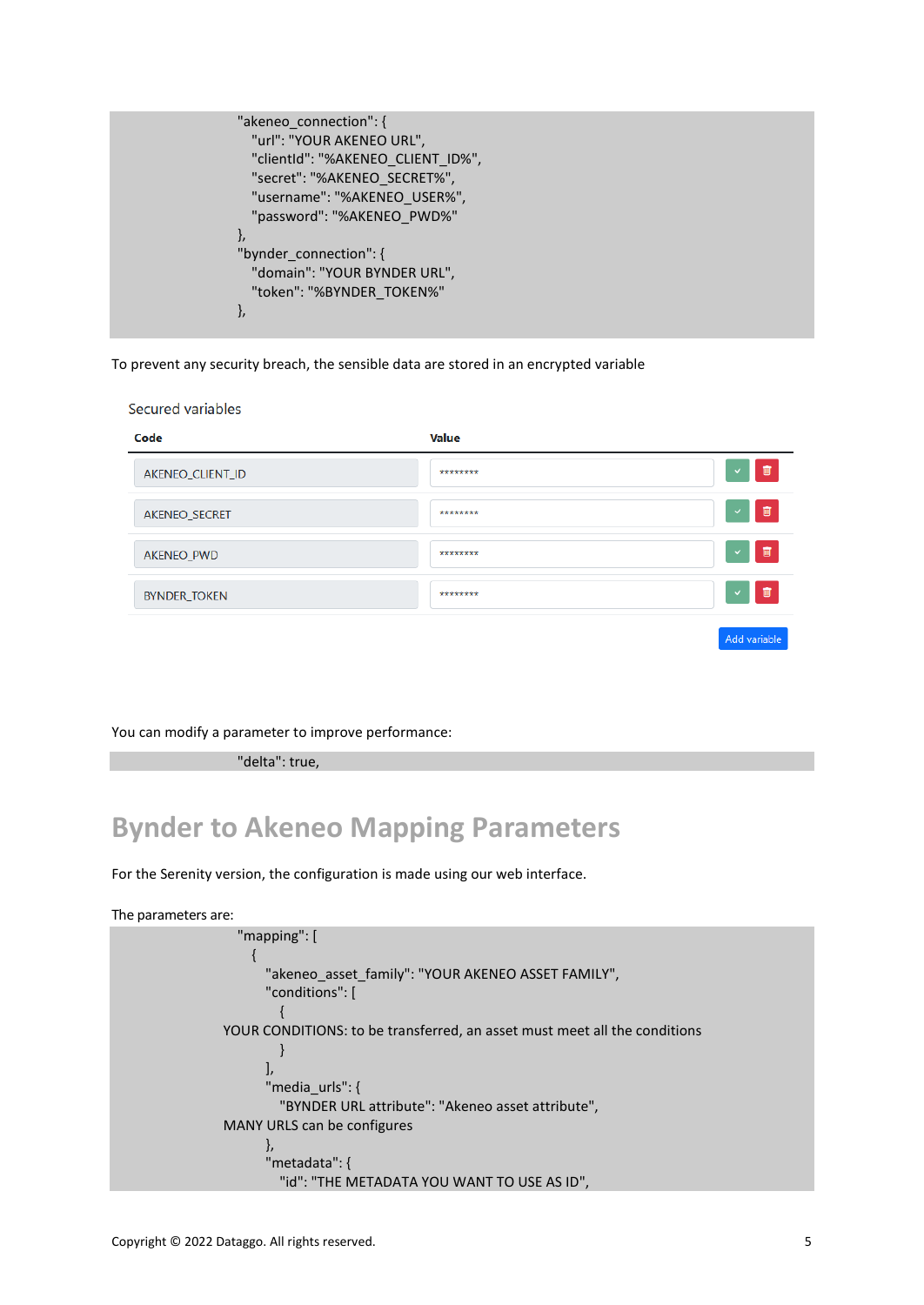

<span id="page-6-0"></span>Many mappings can be configured to match to all your couple Bynder Assets <-> Akeneo asset families.

### **Akeneo to Bynder Mapping Parameters**

For the reverse mapping, it's in the same place, in a rule like previously.

#### Criteria for the products



Example:

```
{
   "akeneo_connection": {
     "url": "https://your.demo.cloud.akeneo.com/",
     "clientId": "%AKENEO_CLIENT_ID%",
     "secret": "%AKENEO_SECRET%",
     "username": "myUser",
     "password": "%AKENEO_PWD%"
  },
   "bynder_connection": {
     "domain": "yourdemo.getbynder.com",
     "token": "%BYNDER_TOKEN%"
  },
   "delta": true,
   "mapping": [
     {
      "akeneo asset family": "test msf",
       "conditions": [
\sim \sim \sim \sim \sim \sim \sim "field": "type",
            "operator": "IN",
            "value": [
```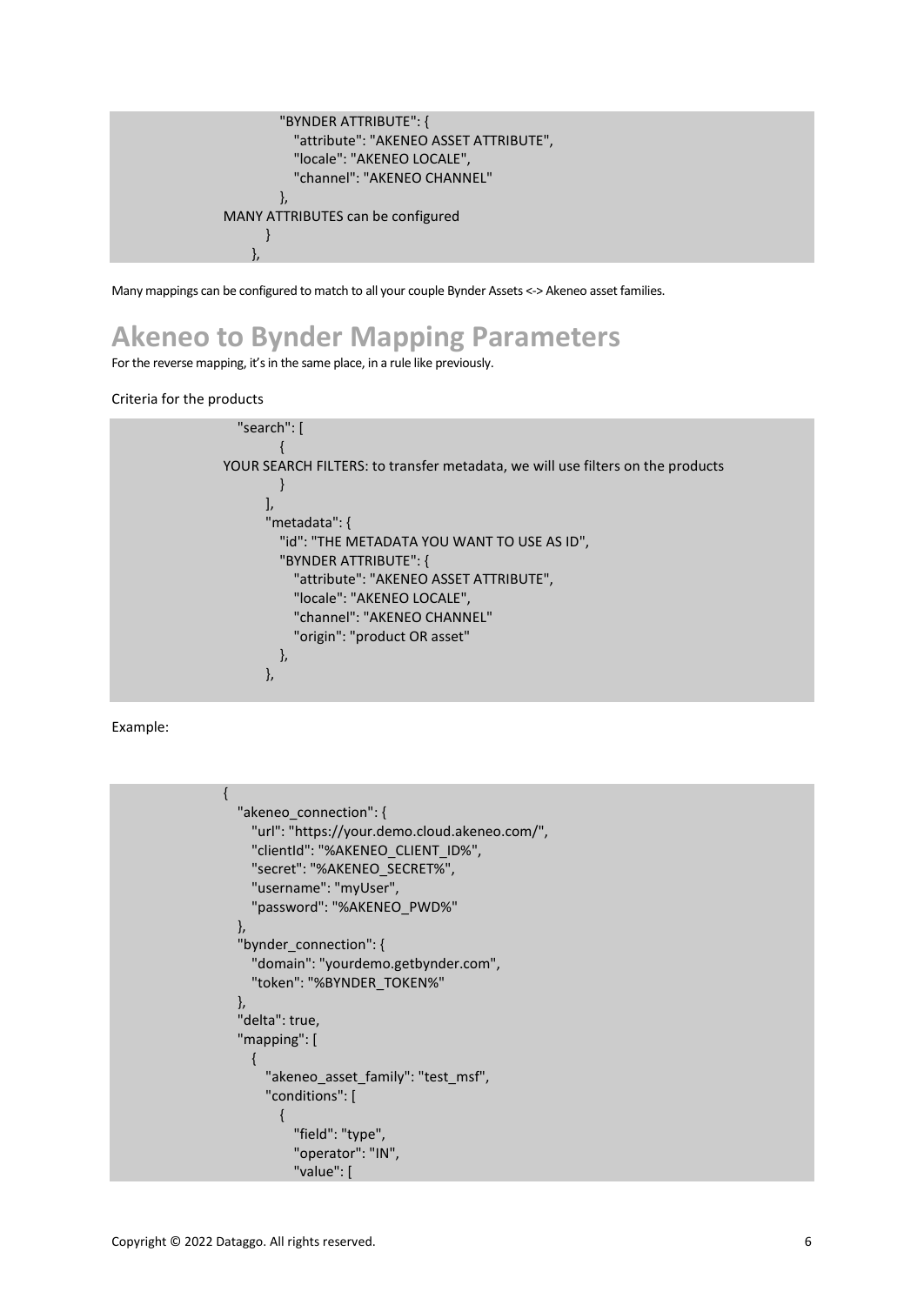```
 "image",
               "picture"
           ]
         },
         {
            "field": "isPublic",
            "operator": "EQUAL",
            "value": 1
        }
       ],
       "media_urls": {
          "original": "original_image",
          "thumbnails": {
            "mini": "thumbnail_image",
            "webimage": "web_image"
        }
       },
       "metadata": {
          "id": "bynder_id",
          "description": {
            "attribute": "description",
            "locale": "fr_FR",
            "channel": "ecommerce"
          },
          "watermarked": "watermarked",
          "name": {
            "attribute": "label",
            "locale": "fr_FR"
         }
      }
     },
    {
       "akeneo_asset_family": "documents",
       "conditions": [
        {
            "field": "type",
            "operator": "IN",
            "value": [
               "docs"
           ]
         },
        {
            "field": "isPublic",
            "operator": "EQUAL",
            "value": 1
        }
       ],
       "media_urls": {
          "original": "document"
       },
       "metadata": {
          "id": "bynder_id",
          "description": {
            "attribute": "description",
            "locale": "fr_FR",
            "channel": "ecommerce"
, and \}
```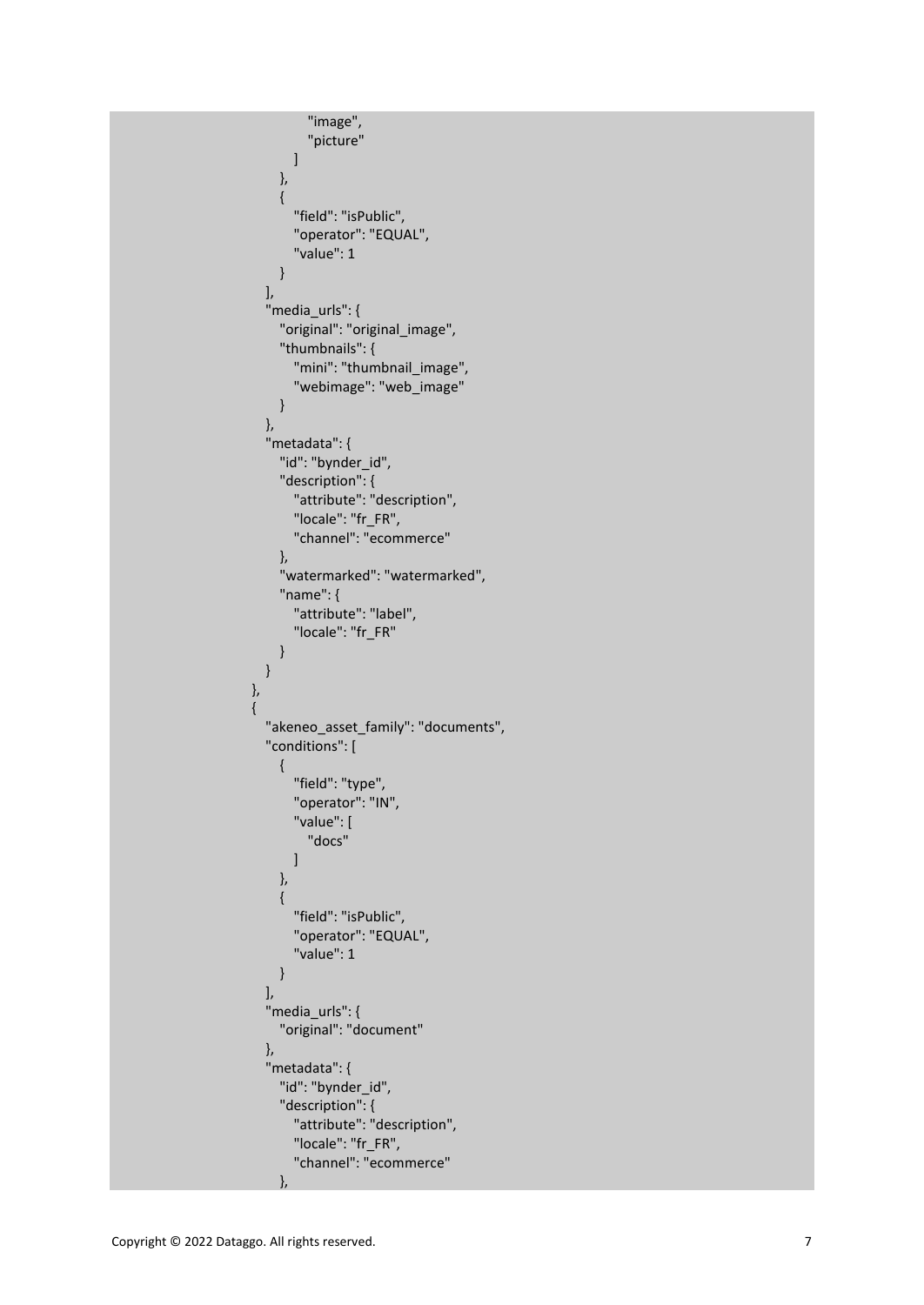```
 "name": {
              "attribute": "label",
              "locale": "fr_FR"
           }
        }
      }
   ]
}
```
### <span id="page-8-0"></span>**Installation process**

### <span id="page-8-1"></span>**Serenity version**

No installation is required as we manage the hosting.

### <span id="page-8-2"></span>**Crontab setup**

When the application is installed and configure, crontab must be setup to launch synchronization between Akeneo & Bynder.

The crontab parameters can be modified in the web interface:

|                             | General Configuration | Cron management |
|-----------------------------|-----------------------|-----------------|
| Cron expression<br>$*/5***$ |                       |                 |
| Every 5 minutes             |                       |                 |

To help you, the configuration is translated in a human readable text.